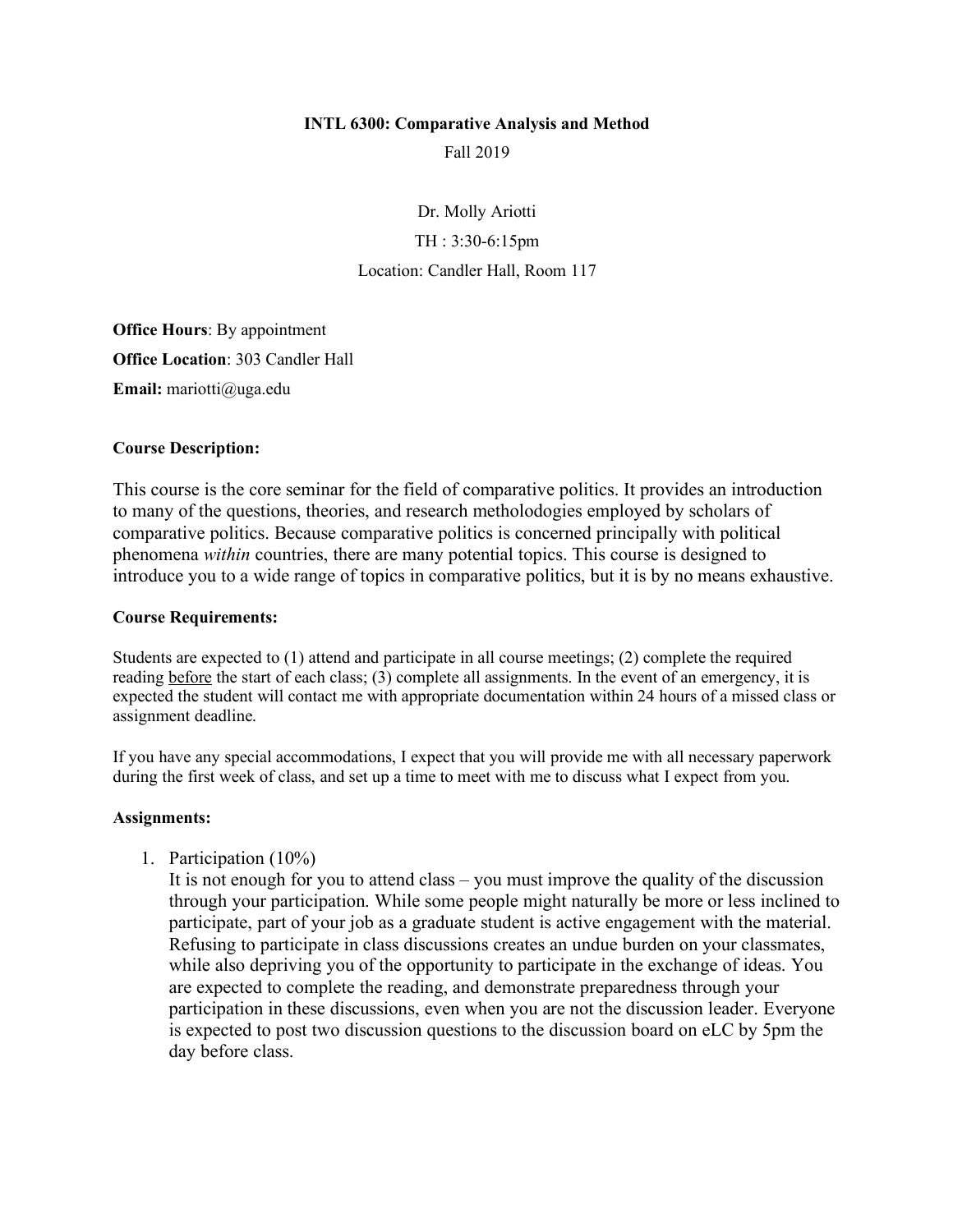#### 2. Archives memo (5%)

The week of August 29<sup>th</sup> we will not have our normal class, as I will be attending APSA. You will attend a special event at the Special Collections Library (Russell Building) to meet with the team of archivists. They will discuss archival best practices with you, as well as the contents of their collections. You will write me a short memo discussing these best practices as well as the application of archival research from the book you were assigned as reading. Focus on the strategies employed, and any other information about the author's work in the archives. You will also discuss potential resources available in the Special Collections Library that you may be able to leverage in your own work farther down the line. Be sure to discuss any questions you may have, as well as followup points you might want to raise. I will save time at the start of the next class to discuss your memos and your experience at the SCL event.

## 3. Discussion leader (2x, 20% total)

You will be assigned two weeks on the syllabus for which you are the "discussion leader." Your responsibilities as discussion leader include a ~20 minute summary and critique of the week's readings. You should think of this as a chance to set the agenda for the class discussion. Your introduction should address the main questions raised by the articles, and outline any additional questions, concerns, or issues that you would like to discuss with your classmates. It is also your responsibility to gather up the questions your classmates submit on the eLC discussion board to incorporate into your discussion.

You must submit a 3-4 page memo to me on the days that you lead discussion. It should address the main questions raised by the assigned readings, with a mind towards the theories that are presented and how these fit into larger literatures on the topic. Think about the way that the theory is operationalized: how are variables measured, coded, or conceptualized? What is the unit of analysis? How are alternative explanations addressed or accounted for? You should focus your critiques on the theoretical and empirical aspects of each paper, and strive to make constructive comments. Try to avoid critizing a paper too harshly unless you can present a better way to address their research question.

4. Review (15%)

You will write a review for an anonymous manuscript which I will provide. Writing constructive reviews is an important part of our professional responsibilities as scholars. Everyone will receive a bad review at some point, and it is very frustrating. The sooner you learn to be a helpful reviewer, the better.

# 5. Final Exam (50%)

The format of the final exam will approximate the morning portion of the doctoral comprehensive exam in comparative politics. This will be discussed in more detail at the end of the semester, but you should bear in mind that the notes you take on the readings and discussions at the end of the semester will save you a great deal of work both on the final, and also later on during your comprehensive exams.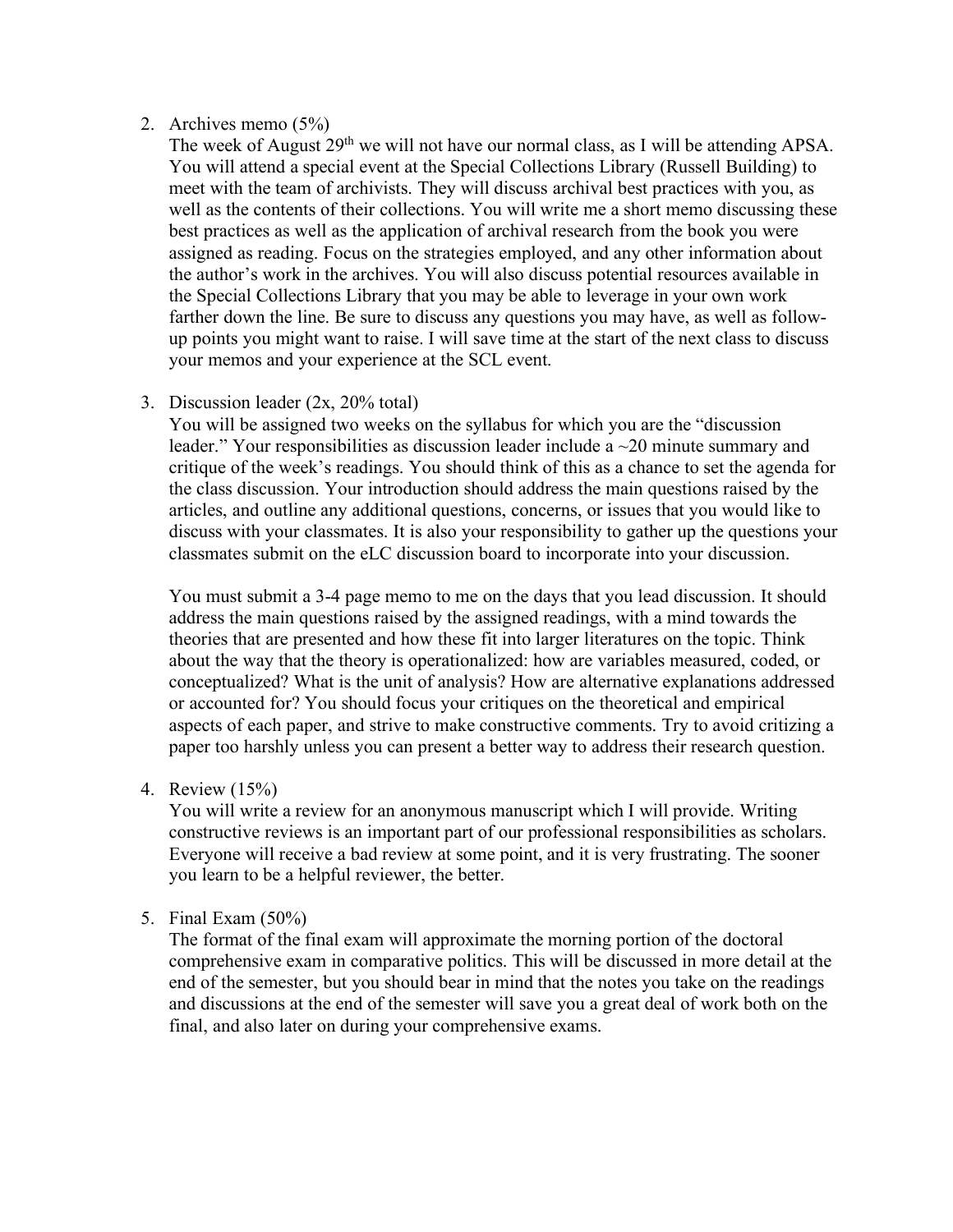Books you should purchase:

- 1. Geddes, Barbara. 2003. *Paradigms and Sandcastles: Theory Building and Research Design in Comparative Politics*. Ann Arbor: University of Michigan Press.
- 2. Driscoll, Jesse. 2015. *Warlords and Coalition Politics in Post-Soviet States*. Cambridge University Press.
- 3. Adida, Claire L. 2014. *Immigrant Exclusion and Insecurity in Africa : Coethnic Strangers*. Cambridge University Press.

I also highly recommend the book that I use when teaching Introduction to Comparative Politics as a background reference. Although this is generally designed as a textbook for undergraduates, I know many graduate students who have used this book to help them study for the comparative politics comprehensive exams. The book provides a helpful overview of many topics we will cover in class, but above all, it points you in the direction of articles that you can use to develop your understanding of the topics and their evolution over time. While the third version is my favorite, any previous version would be a good start (and should be less expensive):

4. William Roberts Clark, Matt Golder & Sona Nadenichek Golder. Principles of Comparative Politics. 3rd edition 2017. Washington DC: Sage/CQ Press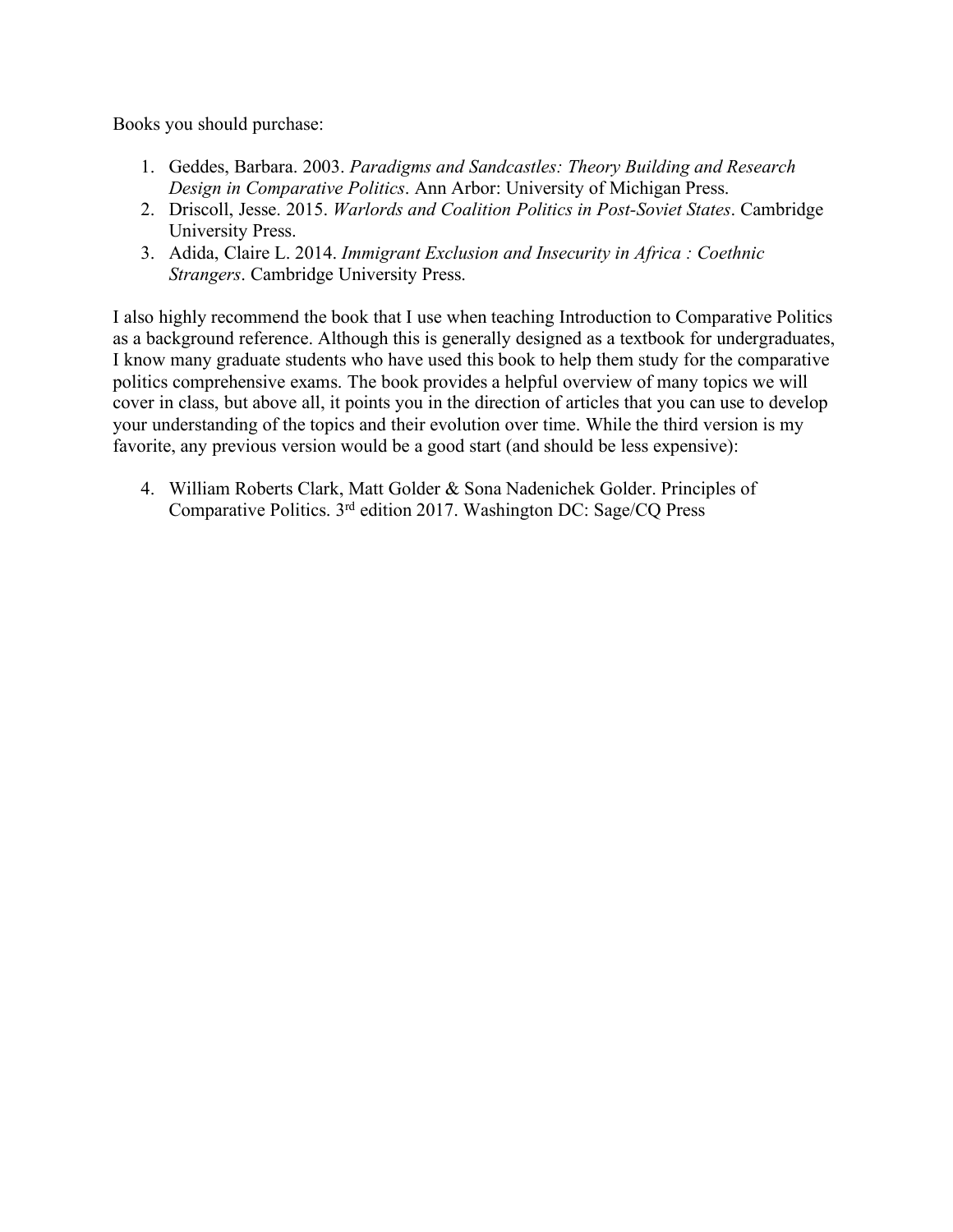# **Week 1 (August 15) – Introduction to Comparative Politics**

Required:

- 1. Geddes, Barbara. 2003. *Paradigms and Sandcastles: Theory Building and Research Design in Comparative Politics*. Ann Arbor: University of Michigan Press. Chapters 1 and 2
- 2. Hoover-Green, Amelia. 2013. "How to Read Political Science: A Guide in Four Steps." POSTED TO ELC.
- 3. Mosley, Layna. 2019. "Room to Move: International Financial Markets and National Welfare States – Reflections." POSTED TO ELC.

Recommended:

1. Shepsle, Kenneth A. 2010. *Analyzing Politics: Rationality, Behavior, and Institutions*. 2md edition. W.W. Norton and Company.

**Assignment due on August 15:** Write a one paragraph description of your research interests, drawing on the Geddes reading from this week. Be sure to state your broader research question, as well as specify the scope of your research (time period, geographic region, groups, etc.). Pretend this is the written version of your elevator speech: How would you describe your research interests to someone in just a few sentences?

Please email these to me by the start of class (and bring a copy or your laptop to class). We will discuss these in class today, so come prepared!

# **Week 2 (August 22) – Comparative Method, Case selection, Process tracing**

Required:

- 1. Geddes, Barbara. 2003. *Paradigms and Sandcastles: Theory Building and Research Design in Comparative Politics*. Ann Arbor: University of Michigan Press. Chapters 3-5
- 2. Hug, Simon. 2013. "Qualitative Comparative Analysis: How Inductive Use and Measurement Error Lead to Problematic Inference." *Political Analysis* 21:252-265.
- 3. Seawright, Jason. 2016. "The Case for Selecting Cases That are Deviant or Extreme on the Independent Variable." *Sociological Methods and Research*. 45(3):493-525.
- 4. Ricks, Jacob I. and Amy H. Liu. 2018. "Process-Tracing Research Designs: A Practical Guide." *PS: Political Science and Politics* 51(4): 842-846.

- 1. Gerring, John and Lee Cojocaru. 2016. "Selecting Cases for Intensive Analysis: A Diversity of Goals and Methods." *Sociological Methods and Research* 45(3): 392- 423.
- 2. Lieberman, Evan S. 2005. "Nested Analysis as a Mixed-Method Strategy for Comparative Research." *American Political Science Review*. 99(3): 435-452.
- 3. Seawright, Jason and John Gerring. 2008. "Case Selection Techniques in Case Study Research." *Political Research Quarterly* 61(2): 294-308.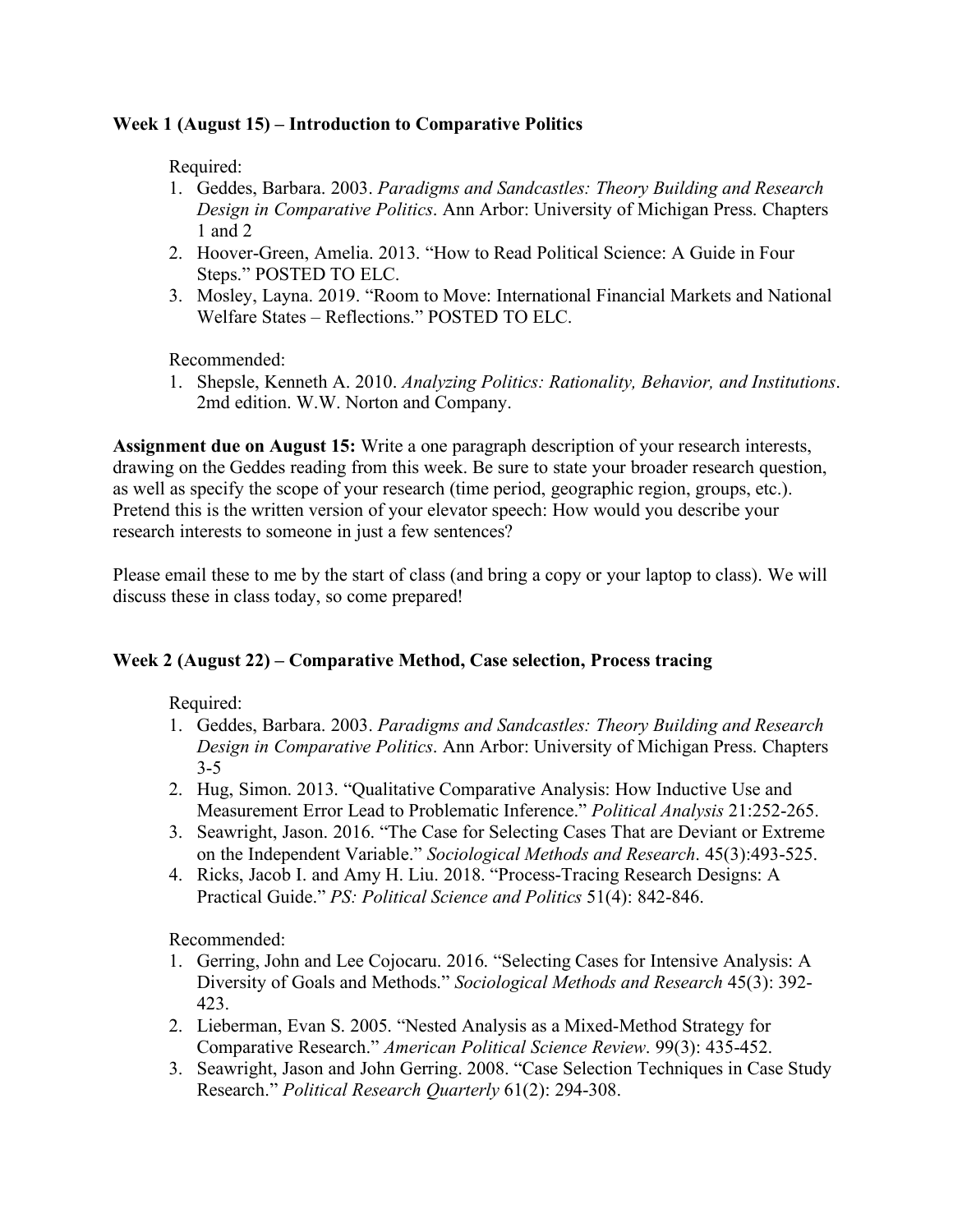- 4. Fearon, James. 1991. "Counterfactuals and Hypothesis Testing in Political Science." *World Politics* 43:169-195.
- 5. Coppedge, Michael. 1999. "Thickening Thin Concepts and Theories: Combining Large N and Small in Comparative Politics." *Comparative Politics* 31: 465-476.

#### **Week 3 (August 29) – Night at the Archives**

**This week I am attending APSA. You will be meeting with the Special Collections Library archivists to discuss archival research, and the resources available to you in the collections here.** 

**Meet: 3:30pm in the Russell Special Collections Building, room 277**

**You will write a short memo and submit it no later than Monday at 5pm. See details in "Assignments" section above.**

Required:

- 1. Lawrence, Adria. 2013. *Imperial Rule and the Politics of Nationalism: Anti-Colonial Protest in the French Empire.* Cambridge University Press. Chapter 1-2 POSTED TO eLC
- 2. Balcells, Laia and Christopher M. Sullivan. 2018. "New findings from conflict archives: An introduction and methodological framework." *Journal of Peace Research*. 55(2):137-146.

Recommended:

- 1. Hammer, Joshua. 2016. *The Bad-ass Librarians of Timbuktu, And Their Race to Save the World's Most Precious Manuscripts*. Simon & Schuster.
- 2. Farge, Arlette. 2013. *The Allure of the Archives*. Yale University Press.

#### **Week 4 (September 5) – Regime Types and Measurement**

- 1. Cheibub, José Antonio, Jennifer Gandhi and James Raymond Vreeland. 2010. "Democracy and Dictatorship Revisited." *Public Choice* 143(1/2): 67-101.
- 2. Lührmann, Anna, Marcus Tannenberg and Staffan Lindberg. 2018. "Regimes of the World (RoW): Opening New Avenues for the Comparative Study of Political Regimes. *Polics and Governance* 6(1):1-18.
- 3. Geddes, Barbara, Joseph Wright, and Erica Frantz. 2014. "Autocratic Breakdown and Regime Transitions: A New Data Set." *Perspectives on Politics*. 12(2): 313-331.
- 4. Meng, Ann. Forthcoming. "Ruling Parties in Authoritarian Regimes: Rethinking Institutional Strength." *British Journal of Political Science.*
- 5. Collier, David and Jody LaPorte and Jason Seawright. 2012. "Putting Typologies to Work: Concept Formation, Measurement, and Analytic Rigor." *Political Research Quarterly* 65(1): 217-232.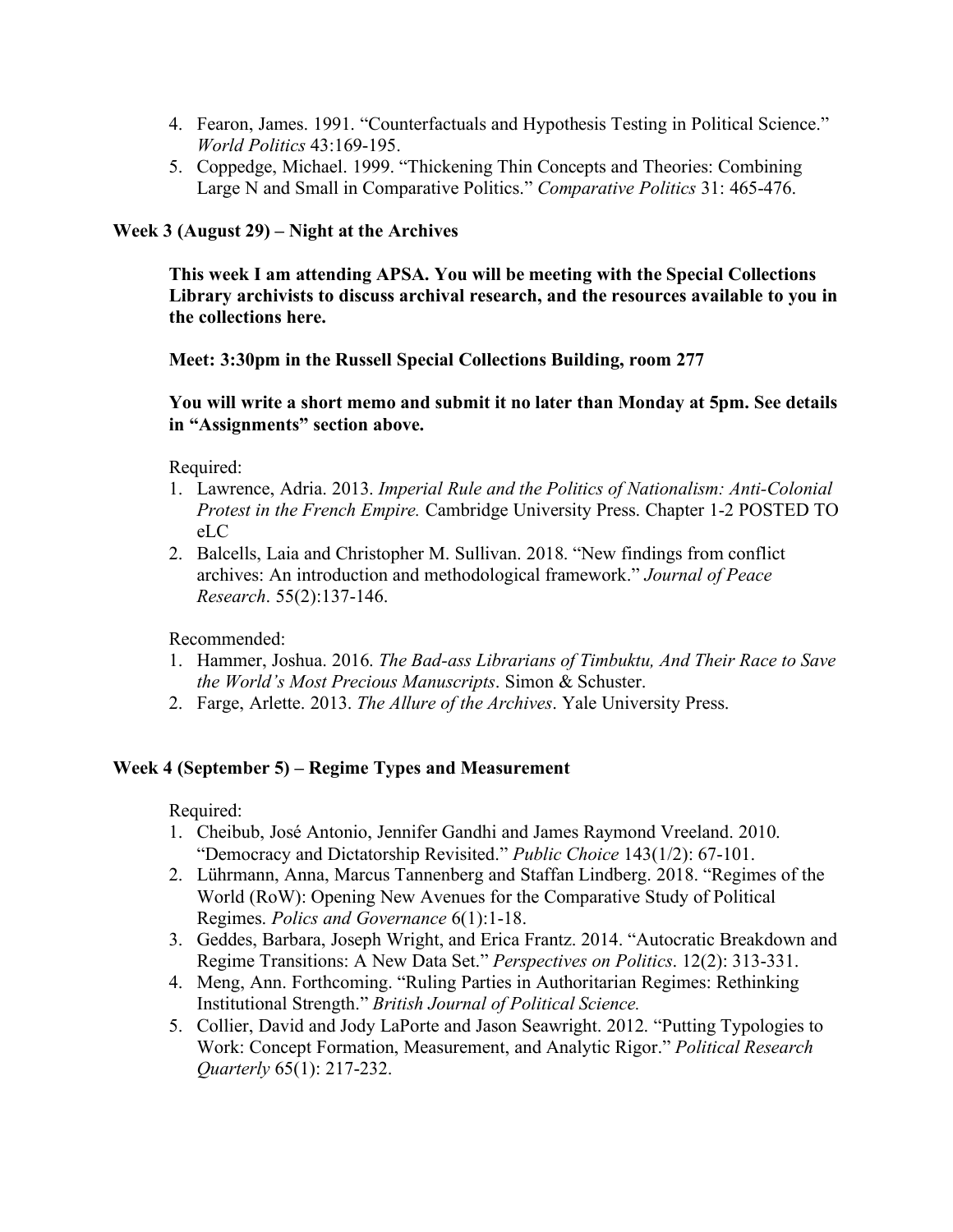Recommended:

- 1. Collier, David and Steven Levitsky. 1997. "Democracy with Adjectives: Conceptual Innovation in Comparative Research." *World Politics* 49: 430-451.
- 2. Collier, David and Robert Adcock. 1999. "Democracy and Dichotomies: A Pragmatic Approach to Choices about Concepts." *Annual Review of Political Science* 2: 537- 565.
- 3. Elkins, Zachary. 2000. "Gradations of Democracy? Empirical Tests of Alternative Conceptualizations." *The American Journal of Political Science* 44: 293-300.

## **Week 5 (September 12) – Authoritarian Institutions**

Required:

- 1. Boix, Charles and Milan Svolik. 2013. "The Foundations of Limited Authoritarian Government: Institutions and Power-sharing in Dictatorships." *Journal of Politics* 75:300-316.
- 2. Albertus, Michael, Alberto Diaz-Cayeros, Beatriz Magaloni, Barry R. Weingast. 2016. "Authoritarian Survival and Poverty Traps: Land Reform in Mexico." *World Development* 77: 154-170.
- 3. Gandi, Jennifer and Adam Przeworski. 2007. "Authoritarian Institutions and the Survival of Autocrats." *Comparative Political Studies* 40: 1279-1301.
- 4. Kroeger, Alex. Forthcoming. "Dominant Party Rule, Elections, and Cabinet Instability in African Autocracies." *British Journal of Political Science*.
- 5. Frantz, Erica and Elizabeth A. Stein. 2016. "Countering Coups: Leadership Succession Rules in Dictatorships." *Comparative Political Studies* 50(7): 935-962.

Recommended:

- 1. Wilson, Matthew Charles and Joseph Wright. 2017. "Autocratic Legislatures and Expropriation Risk." *British Journal of Political Science* 47:1-17.
- 2. Magaloni, Beatriz. 2006. *Voting for Autocracy*. Cambridge University Press.
- 3. Wilson, Matthew Charles and Josef Woldense. 2019. Contested or established? A comparison of legislative powers across regimes, Democratization, 26:4, 585-605.

# **Week 6 (September 19) – Protest and Social Movements**

- 1. Kuran, Timur. 1991. "Now Out of Never: The Element of Surprise in the East European Revolution of 1989." *World Politics*. 44(1): 7-48.
- 2. Boulding, Carew E. 2010. "NGOs and political participation in weak democracies: Subnational evidence on protest and voter turnout from Bolivia." *The Journal of Politics* 72(2): 456-468.
- 3. Moseley, Mason W. 2015. Contentious engagement: Understanding protest participation in Latin American democracies. *Journal of Politics in Latin America*, *7*(3): 3-48.
- 4. Young, Lauren E. 2018. "The psychology of state repression: Fear and dissent decisions in Zimbabwe." *American Political Science Review*: 1-16.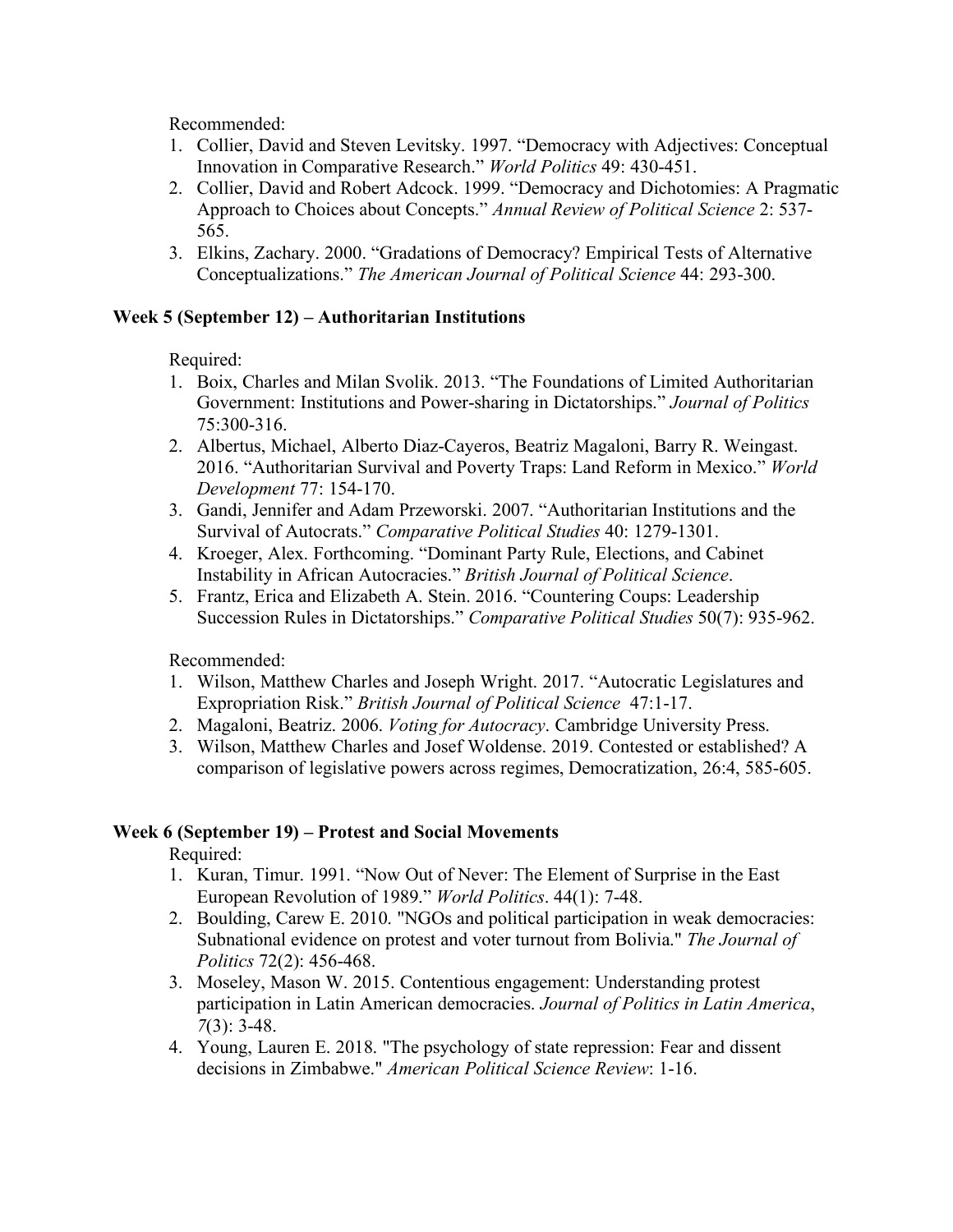Recommended:

- 1. Aytaç, Erdem S. and Susan C. Stokes. 2019. *Why Bother? Rethinking Participation in Elections and Protests*. Cambridge University Press.
- 2. Mueller, Lisa. 2018. *Political Protest in Contemporary Africa*. Cambridge University Press.
- 3. Cohen, Mollie J. 2018. "Protest Via the Null Ballot: An Assessment of the Decision to Cast an Invalid Vote in Latin America." *Political Behavior*, 40: 395-414. DOI: 10.1007/s11109-017-9405-9

## **Week 7 (September 26) – Democracy and Development**

Required:

- 1. Przeworski, Adam and Fernando Limongi. 1997. "Modernization: Theories and Facts." *World Politics* 49(2): 155-183.
- 2. Boix, Carles and Susan C. Stokes. 2003. "Endogenous Democratization." *World Politics* 55(4): 527-549.
- 3. Clark, William Roberts, Matt Golder and Sona N. Golder. "An Exit, Voice and Loyalty Model of Politics." *British Journal of Political Science* 47: 719-748.
- 4. Ross, Michael. 2015. "What Have We Learned about the Resource Curse?" *Annual Review of Political Science* 18: 239-259.
- 5. Smith, Alastair. 2008. "The Perils of Unearned Income." *The Journal of Politics* 70(3): 780-793.

- 1. Ross, Michael. 2001. "Does Oil Hinder Democracy?" *World Politics* 53: 325-361.
- 2. Findley, Michael G. 2018. "Does Foreign Aid Build Peace?" *Annual Review of Political Science* 21: 359-384.
- 3. Acemoglu, Daron and James A. Robinson. *Economic Origins of Dictatorship and Democracy*. Cambridge University Press.
- 4. Przeworski, Adam, Michael E. Alvarez, José Antonio Cheibub and Fernando Limongi. 2000. *Democratization and Development: Political Institutions and Well-Being in the World, 1950-1990*. Cambridge University Press.
- 5. Moore, Barrington Jr. 1966. *Social Origins of Dictatorship and Democracy*. Boston: Beacon Press.
- 6. Robinson, James A. 2006. "Economic Development and Democracy." *Annual Review of Political Science* 9: 503-527.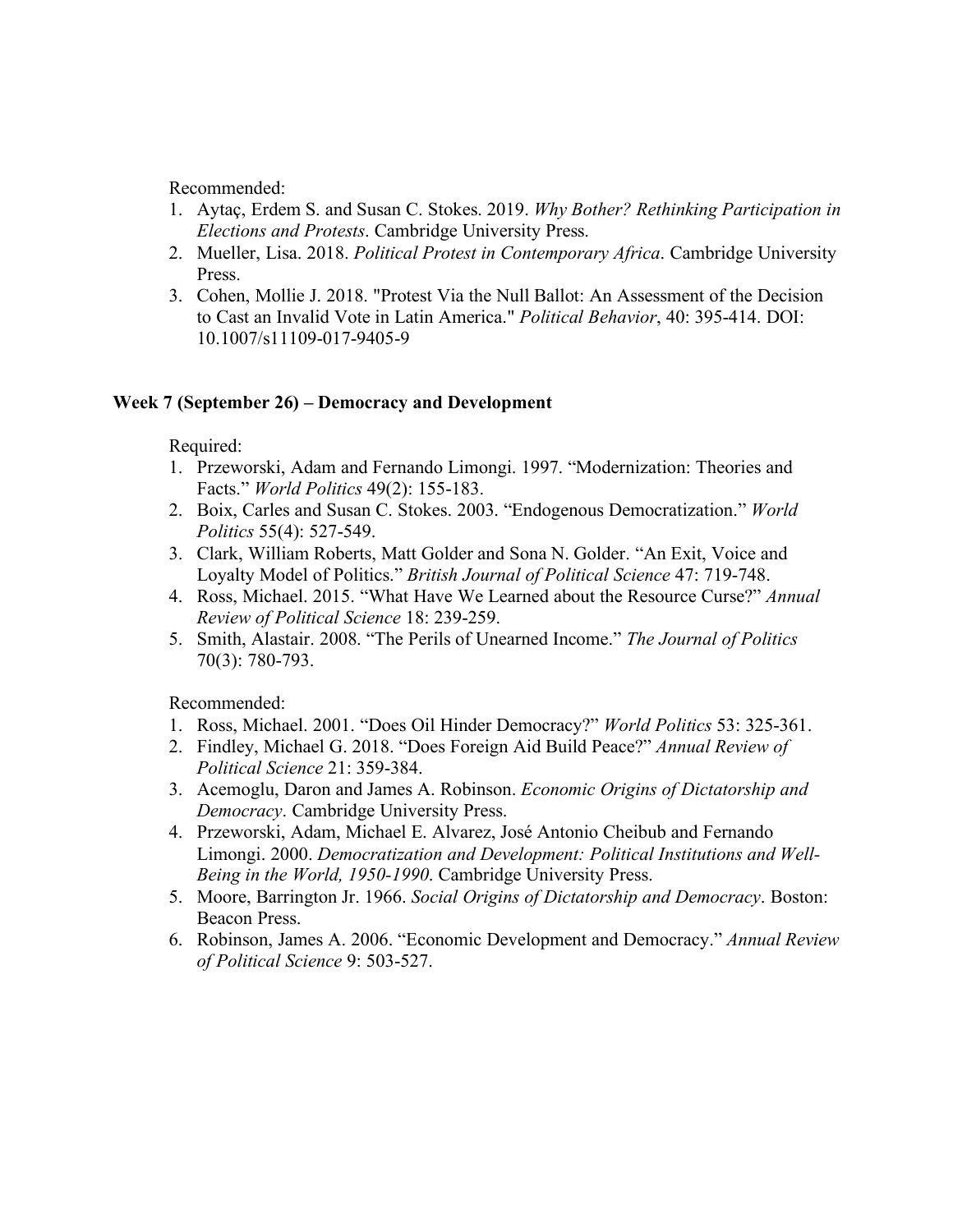## **Week 8 (October 3) – Parliamentary, Presidential, and Semi-presidential democracies**

Required:

- 1. Linz, Juan J. 1990. "The Perils of Presidentialism." *Journal of Democracy* 1(1): 51- 69.
- 2. Mainwaring, Scott. 1993. "Presidentialism, Multipartism, and Democracy: The Difficult Combination." *Comparative Political Studies* 26(2): 198-228.
- 3. Cheibub Figueiredo, Argelina and Fernando Limongi. 2000. "Presidential Power, Legislative Organization, and Party Behavior in Brazil." *Comparative Politics* 32(2): 151-170.
- 4. Cheibub, José Antonio, Adam Przeworski and Sebastian M. Saiegh. 2004. "Government Coalitions and Legislative Success Under Presidentialism and Parliamentarism." *British Journal of Political Science* 34: 565-587.
- 5. Samuels, David J. and Matthew S. Shugart. 2010. *Presidents, parties, and prime ministers.* Cambridge University Press. Chapter 1 POSTED TO ELC
- 6. \*\* Review Cheibub, Gandhi and Vreeland 2010 (Week 4) just the part on classifying democracies!

Recommended:

- 1. Duverger, Maurice. 1980. "A New Political System Model: Semi-Presidential Government." *European Journal of Political Research* 8: 165-187.
- 2. Stepan, Alfred and Cindy Skach. 1993. "Constitutional Frameworks and Democratic Consolidation: Parliamentarianism versus Presidentialism." *World Politics* 46(1): 1- 22.
- 3. Müller, Wolfgang C., Torbjörn Bergman, and Kaare Strom, eds. 2004. *Delegation and Accountability in Parliamentary Democracies*. Oxford University Press.

# **Week 9 (October 10) – Governments**

- 1. Laver, Michael. 1998. "Models of Government Formation." *Annual Review of Political Science* 1:1-25.
- 2. Golder, Matt, Sona N. Golder and David A. Siegel. 2012. "Modeling the Institutional Foundation of Parliamentary Government Formation." *The Journal of Politics* 74(2): 427-445.
- 3. Kellam, Marisa. 2015. "Why Pre-Electoral Coalitions in Presidential Democracies?" *British Journal of Political Science* 47: 391-411.
- 4. Amorim-Neto, Octavio. 2006. "The Presidential Calculus: Executive Policy-Making and Cabinet Formation in the Americas." *Comparative Political Studies* 39(4): 415- 440
- 5. Chaisty, Paul, Nic Cheeseman and Timothy Power. 2014. "Rethinking the 'presidentialism debate': conceptualizing coalitional politics in cross-regional perspective." *Democratization* 21(1): 72-94.
- 6. Warwick, Paul V. and James N. Druckman. 2006. "The portfolio allocation paradox: An investigation into the nature of a very strong but puzzling relationship." *European Journal of Political Research* 45: 635-665.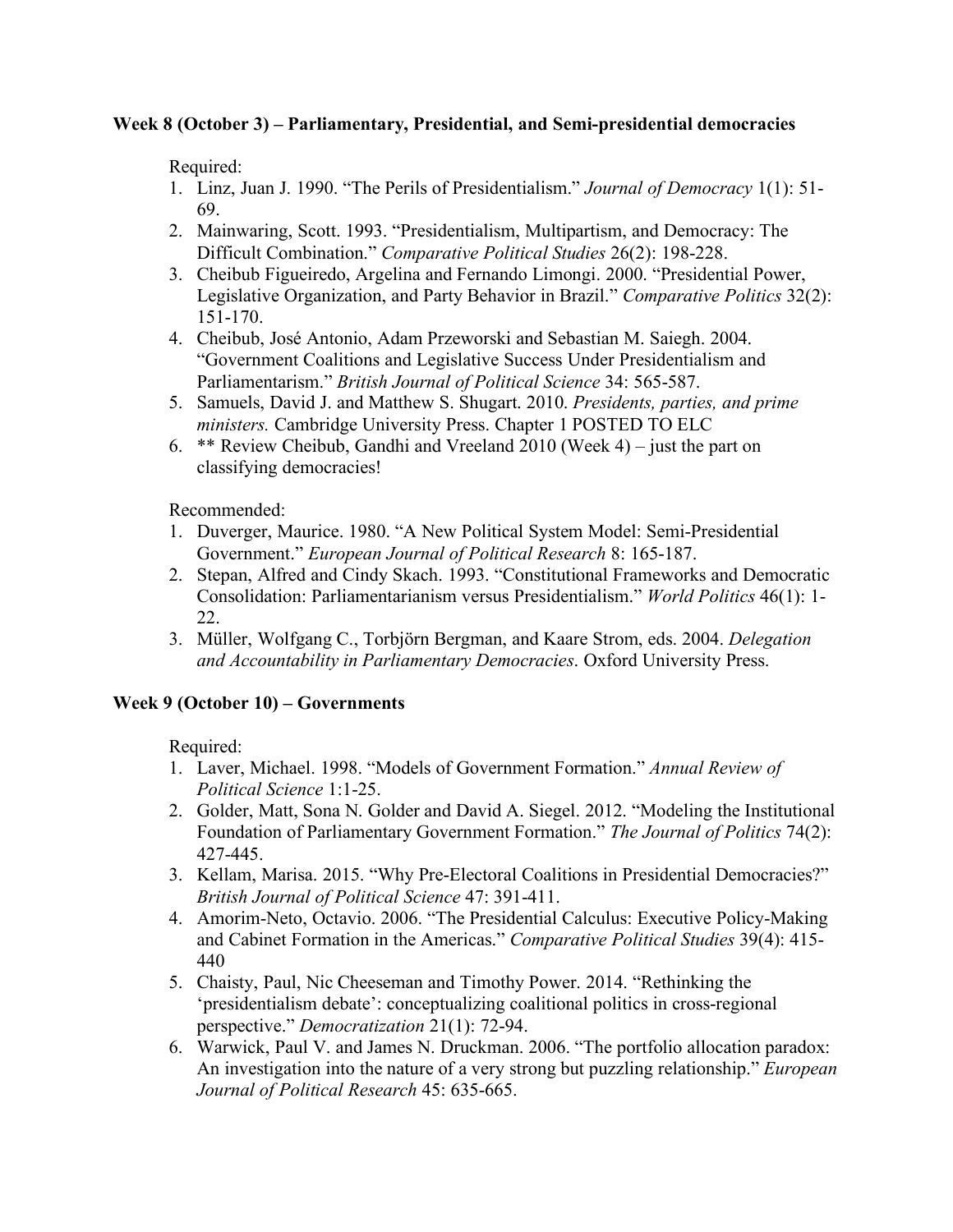Recommended:

- 1. Ariotti, Margaret H. and Sona N. Golder. 2018. "Partisan Portfolio Allocation in African Democracies." *Comparative Political Studies* 51(3): 341-379.
- 2. Golder, Sona N. 2005. "Pre-electoral coalitions in comparative perspective: A test of existing hypotheses." *Electoral Studies* 24: 643-663
- 3. Fortunato, David and Randolph T. Stevenson. 2013. "Perceptions of Partisan Ideologies: The Effect of Coalition Participation." *American Journal of Political Science* 57(2): 459-477.
- 4. Bäck, Hanna, Henk Erik Meier and Thomas Persson. 2009. "Party Size and Portfolio Payoffs: The Proportional Allocation of Ministerial Posts in Coalition Governments." *The Journal of Legislative Studies* 15: 10-34.
- 5. Martin, Lanny W and Georg Vanberg. 2014. "A Step in the Wrong Direction: An Appraisal of the Zero-Intelligence Model of Government Formation." *The Journal of Politics* 76(4): 873-879.
- 6. Golder, Matt, Sona N. Golder and David A. Siegel. 2014. "Evaluating a Stochastic Model of Government Formation." The *Journal of Politics* 76: 880-886.

# **Week 10 (October 24) – Electoral Rules and Party Systems**

Required:

- 1. Kuenzi, Michelle, John P Tuman, Moritz P Rissman, and Gina MS Lambright. Forthcoming. "The economic determinants of electoral volatility in Africa." *Party Politics*. POSTED TO ELC
- 2. Clark, William Roberts and Matt Golder. 2006. "Rehabilitating Duverger's Theory: Testing the Mechanical and Strategic Effects of Electoral Laws." *Comparative Political Studies* 39: 679-708.
- 3. Singh, Shane. 2011. "Contradictory Calculi: Differences in Individuals' Turnout Decisions across Electoral Systems." *Political Research Quarterly* 64(3): 646-655.
- 4. Shugart, Matthew S. and Alexander C. Tan. 2016. "Political Consequences of New Zealand's MMP System in Comparative Perspective" in *Mixed Member Electoral Systems in Constitutional Context: Taiwan, Japan, and Beyond*. Eds. Nathan F. Batto, Chi Huang, Alexander C. Tan, Gary W. Cox. University of Michigan Press. (AVAILABLE FOR DOWNLOAD THROUGH LIBRARY WEBSITE).
- 5. Bol, Damien, André Blais, Xavier Gillard, Lidia Nunez Lopez and Jean-Benoit Pilet. 2018. "Voting and satisfaction with democracy in flexible-list PR." *Electoral Studies* 56: 23-34.

- 1. Mainwaring, Scott and Timothy R. Scully. 1995. *Building Democratic Institutions: Party Systems in Latin America*. University of Notre Dame Press.
- 2. Bormann, Nils-Christian and Matt Golder. 2013. "Democratic Electoral Systems around the world, 1946-2011." *Electoral Studies* 32: 360-369.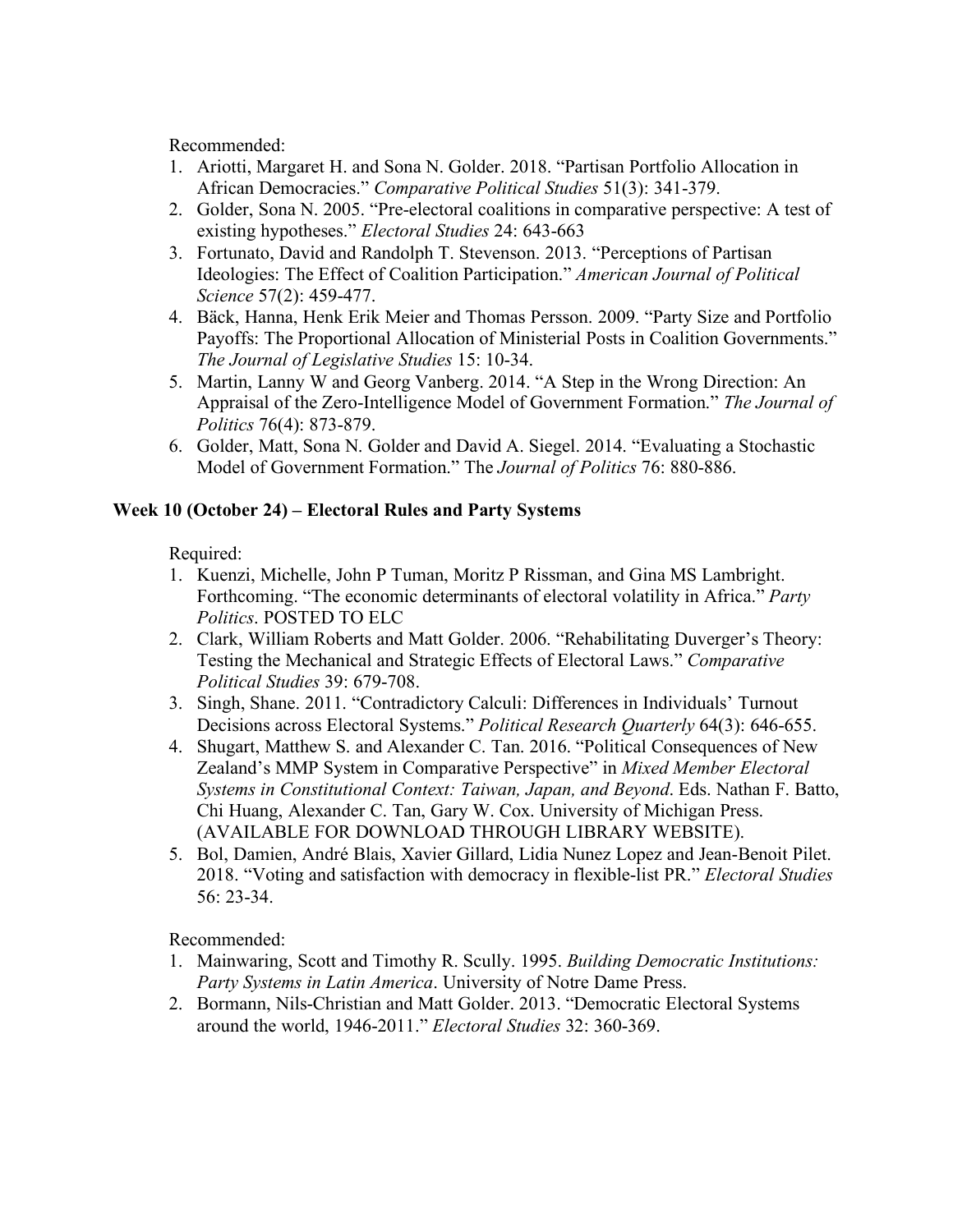## **Week 11 (October 31) – Political Violence**

Required:

- 1. Driscoll, Jesse. 2015. *Warlords and Coalition Politics in Post-Soviet States*. Cambridge University Press.
- 2. Malik, Aditi. 2018. "Constitutional reform and new patterns of electoral violence: evidence from Kenya's 2013 elections." *Commonwealth and Comparative Politics* 56(3): 340-359.
- 3. Kleinfeld, Rachel and Elena Barham. 2018. "Complicit States and the Governing Strategy of Privilege Violence: When Weakness Is Not the Problem." *Annual Review of Political Science* 21: 215-238.

- 1. Tilly, Charles. 1990. *Coercion, Capital, and European States, AD 990-1990*. Basil Blackwell. Chapters 1, 3, and 4.
- 2. Bates, Robert H. 2001. *Prosperity and Violence: The Political Economy of Development*. W.W. Norton & Company. Introduction, Chapters 3-4.
- 3. Mukhopadhyay, Dipali. 2014. *Warlords, Strongman Governors, and the State in Afghanistan*. Cambridge University Press. Chapter 1.
- 4. Staniland, Paul. 2017. "Armed Politics and the Study of Intrastate Conflict." *Journal of Peace Research* 54(4): 459-467.
- 5. Collier, Paul, and Anke Hoeffler. 2004. "Greed and Grievance in Civil War." *Oxford Economic Papers* 56: 563–95.
- 6. Moore, Barrington. 1968. "Thoughts on Violence and Democracy." *Urban Riots: Violence and Social Change* 29(1): 1-12.
- 7. Snyder, Jack. 2000. *From Voting to Violence: Democratization and Nationalist Conflict*. W.W. Norton & Company.
- 8. Wilkinson, Steven I. 2004. *Votes and Violence: Electoral Competition and Ethnic Riots in India*. Cambridge University Press.
- 9. Straus, Scott. 2012. "Wars Do End! Changing Patterns of Political Violence in Sub-Saharan Africa." *African Affairs* 111(443): 179-201.
- 10. Olson, Mancur. 1993. "Dictatorship, Democracy, and Development." *American Political Science Review* 87(3): 567-576.
- 11. Arias, Enrique Desmond and Daniel M. Goldstein. 2010*. Violent Democracies in Latin America*. Duke University Press.
- 12. Reno, Will. 1998. *Warlord Politics and African States*. Lynne Rienner Publishers.
- 13. Barnes, Nicholas. 2017. "Criminal Politics: An Integrated Approach to the Study of Organized Crime, Politics, and Violence." *Perspectives on Politics* 15(4): 967-987.
- 14. Kalyvas, Stathis N., Ian Shapiro, and Tarek Masoud. 2010. *Order, Conflict, and Violence*. Cambridge University Press.
- 15. Kalyvas, Stathis N. 2003. "The Ontology of "Political Violence": Action and Identity in Civil Wars." *Perspectives on Politics* 1(3): 475-494.
- 16. Kalyvas, Stathis N. 2006. *The Logic of Violence in Civil War*. Cambridge University Press.
- 17. Sambanis, Nicholas. 2004. "Using Case Studies to Expand Economic Models of Civil War." *Perspectives on Politics* 2(2): 259-279.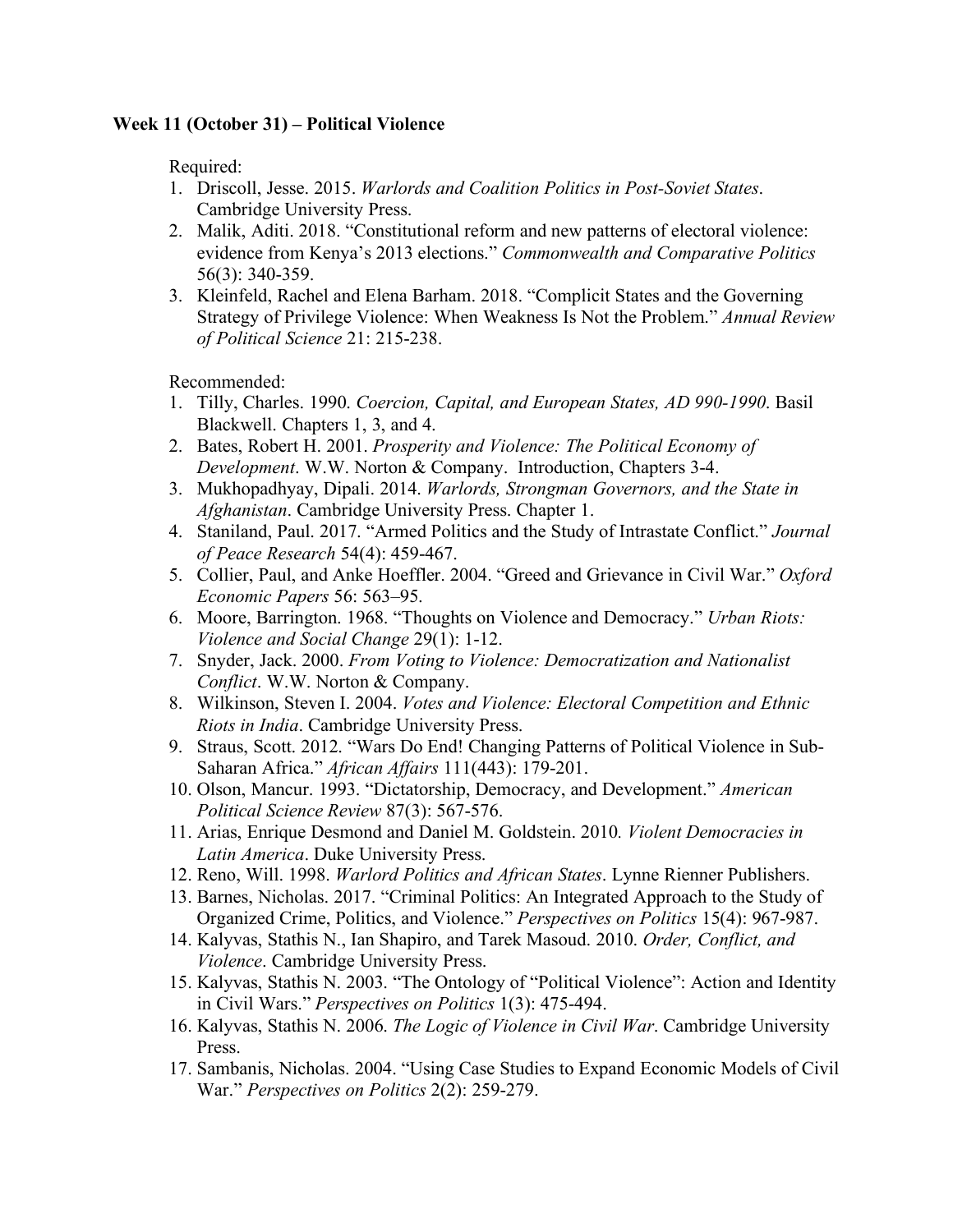- 18. Huntington, Samuel. 1968. *Political Order in Changing Societies*. Yale University Press.
- 19. Skocpol, Theda. 1979. *States and Social Revolutions: A Comparative Analysis of France, Russia, and China*. Cambridge University Press.
- 20. Blair, Robert, and Pablo Kalmanovitz. 2016. "On the Rights of Warlords: Legitimate Authority and Basic Protection in War-Torn Societies." *American Political Science Review* 110 (3): 428–40.
- 21. Mansfield, Edward D. and Jack Snyder. 2002. "Democratic Transitions, Institutional Strength, and War." *International Organization* 56 (2): 297-337

## **Week 12 (November 7) – Identity and Movement**

Required:

- 1. Adida, Claire L. 2014. *Immigrant Exclusion and Insecurity in Africa : Coethnic Strangers*. Cambridge University Press.
- 2. Hainmueller, Jens and Daniel J. Hopkins. 2014. "Public Attitudes Toward Immigration." *Annual Review of Political Science* 17: 225-249.
- 3. Fitzgerald, Jennifer, David Leblang and Jessica C. Teets. 2014. "Defying the Law of Gravity: The Political Economy of International Migration." *World Politics* 66(3): 406-445.

- 1. Baldi, Gregory and Sara Wallace Goodman. 2015. "Migrants into Members: Social Rights, Civic Requirements, and Citizenship in Western Europe."
- 2. Liu, Amy H. 2017. "The Isolation of Chinese Migrants in Eastern Europe: Survey Data from Bulgaria, Croatia, and Hungary." Journal of Chinese Overseas 13[1]: 31- 47.
- 3. Gupta, Sanjeev, Catherine A. Pattillo and Smita Wagh. 2009. "Effect of Remittances on Poverty and Financial Development." *World Development* 37(1): 104-115.
- 4. Charnysh, Volha. 2015. "Historical Legacies of Interethnic Competition: Anti-Semitism and the EU Referendum in Poland." *Comparative Political Studies* 48(13): 1711-1745.
- 5. Dancygier, Rafaela M. 2017. *Dilemmas of Inclusion: Muslims in European Politics*. Princeton University Press.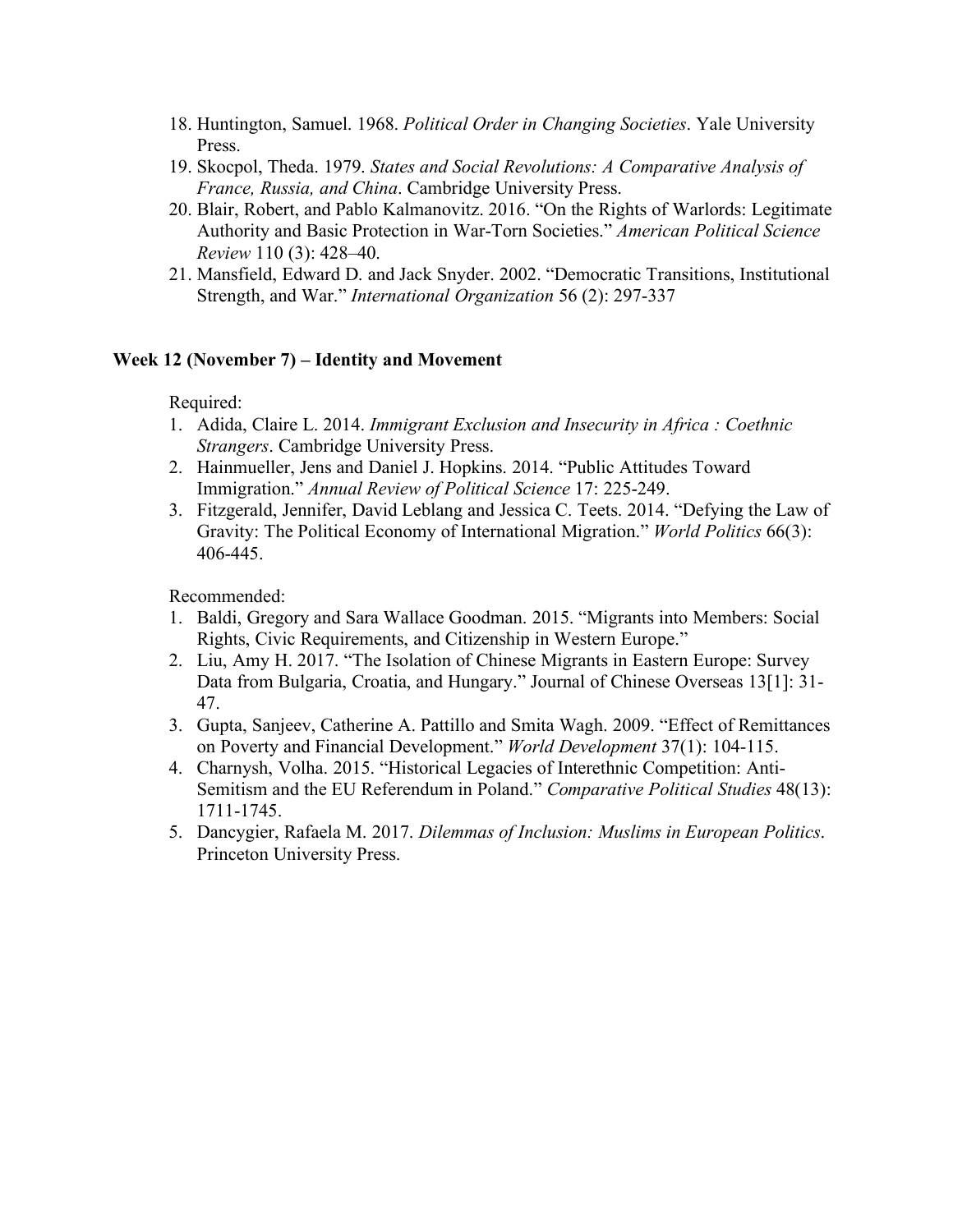# **Week 13 (November 14) – Language and ethnicity**

Required:

- 1. Posner, Daniel N. 2004. "The Political Salience of Cultural Difference: Why Chewas and Tumbukas are Allies in Zambia and Adversaries in Malawi." *American Political Science Review* 98(4): 529-545
- 2. Chandra, Kanchan. 2005. "Ethnic Parties and Democratic Stability." *Perspectives on Politics* 3(2): 235-252.
- 3. Basedau, Matthias and Alexander Stroh. 2011. "How ethnic are parties really? Evidence from four Francophone countries." *International Political Science Review* 33(1): 5-24.
- 4. Kalin, Michael and Nicholas Sambanis. 2018. "How to Think About Social Identity." *Annual Review of Political Science* 21: 239-257.
- 5. Liu, Amy H. 2011. "Linguistic Effects of Political Institutions." *Journal of Politics* 73(1): 125-139.

Recommended:

- 1. Laitin, David. 1992. *Language Repertoires and State Construction in Africa*. Cambridge University Press.
- 2. Charnysh, Volha, Christopher Lucas, and Prerna Singh. 2014. "The Ties That Bind: National Identity Salience and Pro-Social Behavior Toward the Ethnic Other." *Comparative Political Studies* 48(3): 267-300.
- 3. Kobayashi, Tetsuro, Christian Collet, Shanto Iyengar and Kyu S. Hahn. 2015. "Who Deserves Citizenship? An Experimental Study of Japanese Attitudes Toward Immigrant Workers." *Social Science Japan Journal* 18(1): 3-22.

# **Week 14 (November 21) – Research Ethics**

- 1. Driscoll, Jesse. 2017. "Spies like us." *Ethnography* 19(3): 411-430.
- 2. Lake, Milli and Kate Cronin-Furman. 2018. "Ethics Abroad: Fieldwork in Fragile and Violent Contexts." *Political Science and Politics* 51(3): 1-8.
- 3. Keefe, Patrick Radden. 2019. *Say Nothing: A True Story of Murder and Memory in Northern Ireland*. New York: Doubleday. Pp. 292-309 POSTED TO ELC
- 4. MacLean, Lauren M. 2013. "The Power of the Interviewer." In *Interview Research in Political Science*, ed. Layna Mosley. Cornell University Press. Pp. 67-83. POSTED TO ELC
- 5. The Belmont Report. 1979.
- 6. Skim the University of Georgia IRB Investigator Manual. Focus on sections that are potentially relevant to your own work.
- 7. Complete the CITI online certification for human subjects research. Email your completion certificate to me, or print it and bring it to class. I recommend that you complete the basic "Social and Behavioral Research" course. If your own research will involve other groups, you may also wish to complete those courses now.